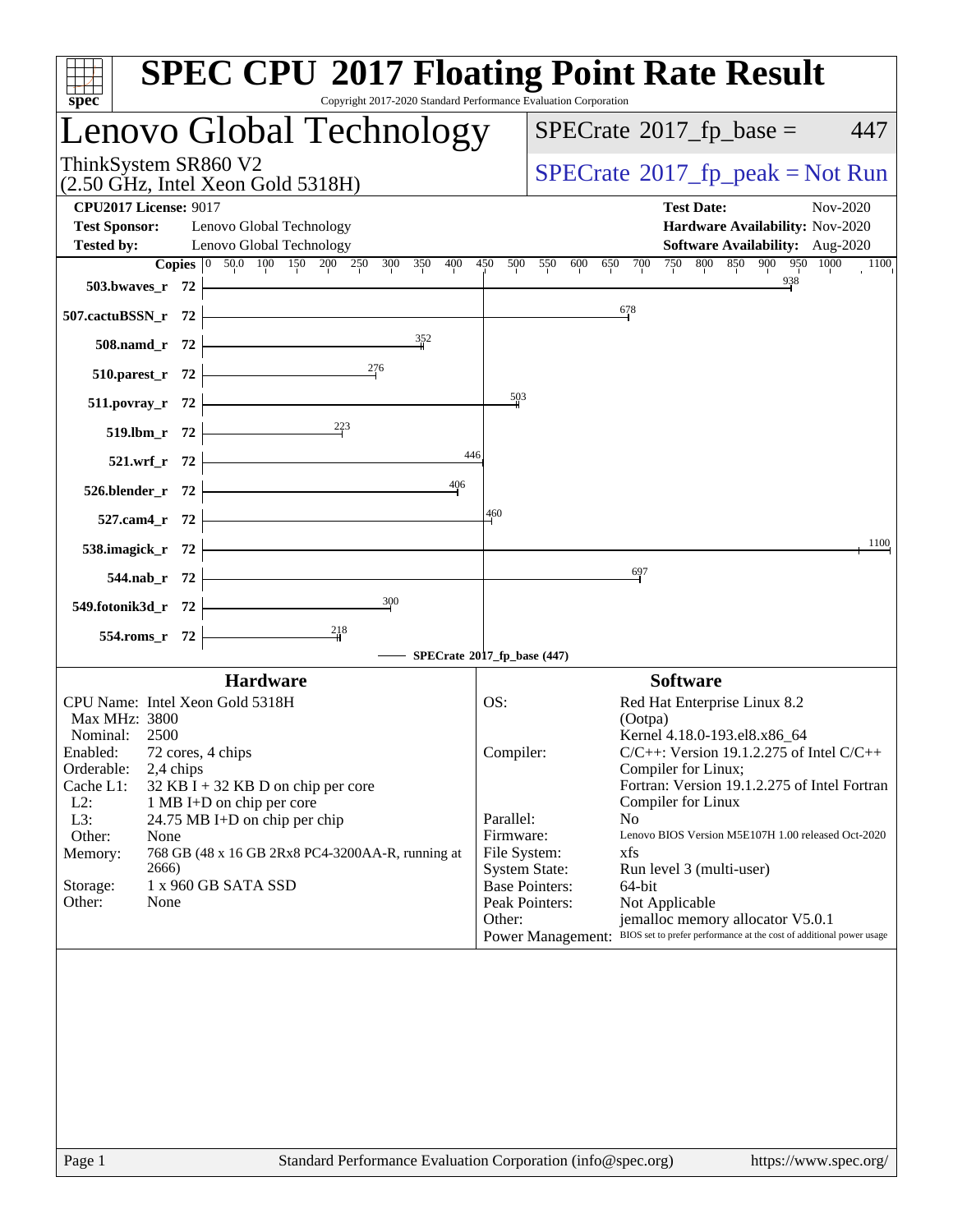

## Lenovo Global Technology

 $SPECTate@2017<sub>fr</sub> base = 447$ 

(2.50 GHz, Intel Xeon Gold 5318H)

ThinkSystem SR860 V2<br>  $\begin{array}{c}\n\text{SPECTB} \setminus \text{S/N} \\
\text{SPECTB} \setminus \text{S/N} \\
\text{SPECTB} \setminus \text{S/N} \\
\text{SPECTB} \setminus \text{S/N} \\
\text{SPECTB} \setminus \text{S/N} \\
\text{SPECTB} \setminus \text{S/N} \\
\text{SPECTB} \setminus \text{S/N} \\
\text{SPECTB} \setminus \text{S/N} \\
\text{S/2} \setminus \text{S/N} \\
\text{S/2} \setminus \text{S/N} \\
\text{S/2} \setminus \text{S/N} \\
\text{$ 

**[Test Sponsor:](http://www.spec.org/auto/cpu2017/Docs/result-fields.html#TestSponsor)** Lenovo Global Technology **[Hardware Availability:](http://www.spec.org/auto/cpu2017/Docs/result-fields.html#HardwareAvailability)** Nov-2020 **[Tested by:](http://www.spec.org/auto/cpu2017/Docs/result-fields.html#Testedby)** Lenovo Global Technology **[Software Availability:](http://www.spec.org/auto/cpu2017/Docs/result-fields.html#SoftwareAvailability)** Aug-2020

**[CPU2017 License:](http://www.spec.org/auto/cpu2017/Docs/result-fields.html#CPU2017License)** 9017 **[Test Date:](http://www.spec.org/auto/cpu2017/Docs/result-fields.html#TestDate)** Nov-2020

#### **[Results Table](http://www.spec.org/auto/cpu2017/Docs/result-fields.html#ResultsTable)**

| <b>Base</b>                      |               |                |                | <b>Peak</b>    |       |                |       |                                                                                                     |  |  |  |  |              |  |
|----------------------------------|---------------|----------------|----------------|----------------|-------|----------------|-------|-----------------------------------------------------------------------------------------------------|--|--|--|--|--------------|--|
| <b>Benchmark</b>                 | <b>Copies</b> | <b>Seconds</b> | Ratio          | <b>Seconds</b> | Ratio | <b>Seconds</b> | Ratio | <b>Copies</b><br><b>Seconds</b><br><b>Ratio</b><br><b>Seconds</b><br><b>Ratio</b><br><b>Seconds</b> |  |  |  |  | <b>Ratio</b> |  |
| 503.bwayes_r                     | 72            | 769            | 939            | 771            | 937   | 770            | 938   |                                                                                                     |  |  |  |  |              |  |
| 507.cactuBSSN r                  | 72            | 134            | 679            | <u>134</u>     | 678   | 135            | 678   |                                                                                                     |  |  |  |  |              |  |
| $508$ .namd $r$                  | 72            | 194            | 352            | <u>194</u>     | 352   | 197            | 347   |                                                                                                     |  |  |  |  |              |  |
| 510.parest_r                     | 72            | 682            | 276            | 683            | 276   | 681            | 276   |                                                                                                     |  |  |  |  |              |  |
| 511.povray_r                     | 72            | 334            | 503            | 334            | 503   | 336            | 500   |                                                                                                     |  |  |  |  |              |  |
| 519.lbm r                        | 72            | 341            | 223            | 341            | 223   | 341            | 223   |                                                                                                     |  |  |  |  |              |  |
| $521$ .wrf r                     | 72            | 362            | 446            | 362            | 446   | 362            | 446   |                                                                                                     |  |  |  |  |              |  |
| 526.blender r                    | 72            | 270            | 405            | 270            | 407   | 270            | 406   |                                                                                                     |  |  |  |  |              |  |
| 527.cam4_r                       | 72            | 273            | 461            | 274            | 460   | 274            | 460   |                                                                                                     |  |  |  |  |              |  |
| 538.imagick_r                    | 72            | 163            | 1100           | 171            | 1050  | 163            | 1100  |                                                                                                     |  |  |  |  |              |  |
| 544.nab r                        | 72            | 174            | 698            | 174            | 696   | 174            | 697   |                                                                                                     |  |  |  |  |              |  |
| 549.fotonik3d_r                  | 72            | 936            | 300            | 936            | 300   | 937            | 299   |                                                                                                     |  |  |  |  |              |  |
| $554$ .roms_r                    | 72            | 535            | 214            | 522            | 219   | 526            | 218   |                                                                                                     |  |  |  |  |              |  |
| $SPECrate^{\circ}2017$ fp base = |               |                | 447            |                |       |                |       |                                                                                                     |  |  |  |  |              |  |
| $SPECrate^{\circ}2017$ fp peak = |               |                | <b>Not Run</b> |                |       |                |       |                                                                                                     |  |  |  |  |              |  |

Results appear in the [order in which they were run](http://www.spec.org/auto/cpu2017/Docs/result-fields.html#RunOrder). Bold underlined text [indicates a median measurement.](http://www.spec.org/auto/cpu2017/Docs/result-fields.html#Median)

#### **[Submit Notes](http://www.spec.org/auto/cpu2017/Docs/result-fields.html#SubmitNotes)**

 The numactl mechanism was used to bind copies to processors. The config file option 'submit' was used to generate numactl commands to bind each copy to a specific processor. For details, please see the config file.

### **[Operating System Notes](http://www.spec.org/auto/cpu2017/Docs/result-fields.html#OperatingSystemNotes)**

Stack size set to unlimited using "ulimit -s unlimited"

#### **[Environment Variables Notes](http://www.spec.org/auto/cpu2017/Docs/result-fields.html#EnvironmentVariablesNotes)**

Environment variables set by runcpu before the start of the run: LD\_LIBRARY\_PATH = "/home/cpu2017-1.1.0-ic19.1u2/lib/intel64:/home/cpu2017-1.1.0-ic19.1u2/j e5.0.1-64" MALLOC\_CONF = "retain:true"

#### **[General Notes](http://www.spec.org/auto/cpu2017/Docs/result-fields.html#GeneralNotes)**

 Binaries compiled on a system with 1x Intel Core i9-7980XE CPU + 64GB RAM memory using Redhat Enterprise Linux 8.0 Transparent Huge Pages enabled by default

#### **(Continued on next page)**

Page 2 Standard Performance Evaluation Corporation [\(info@spec.org\)](mailto:info@spec.org) <https://www.spec.org/>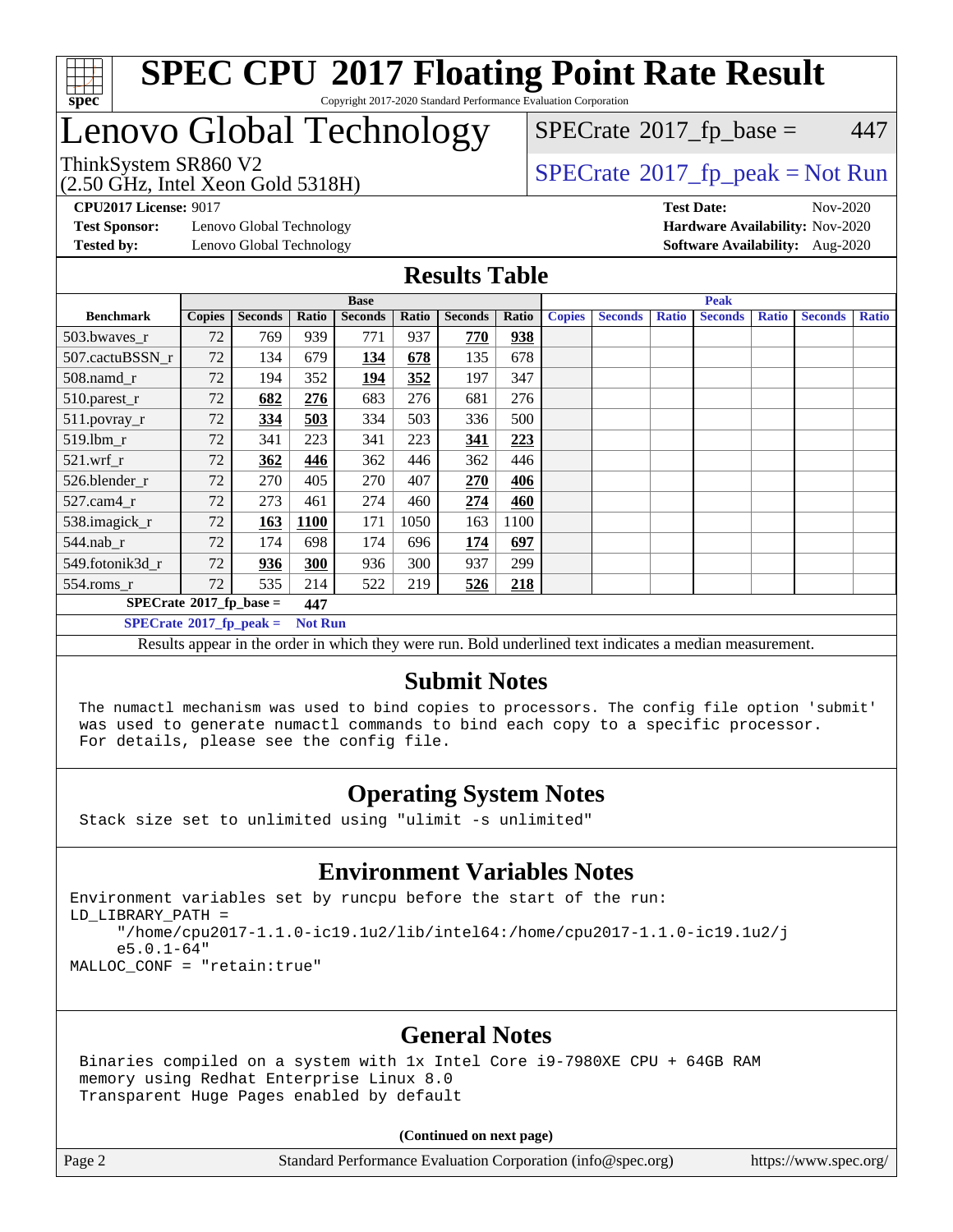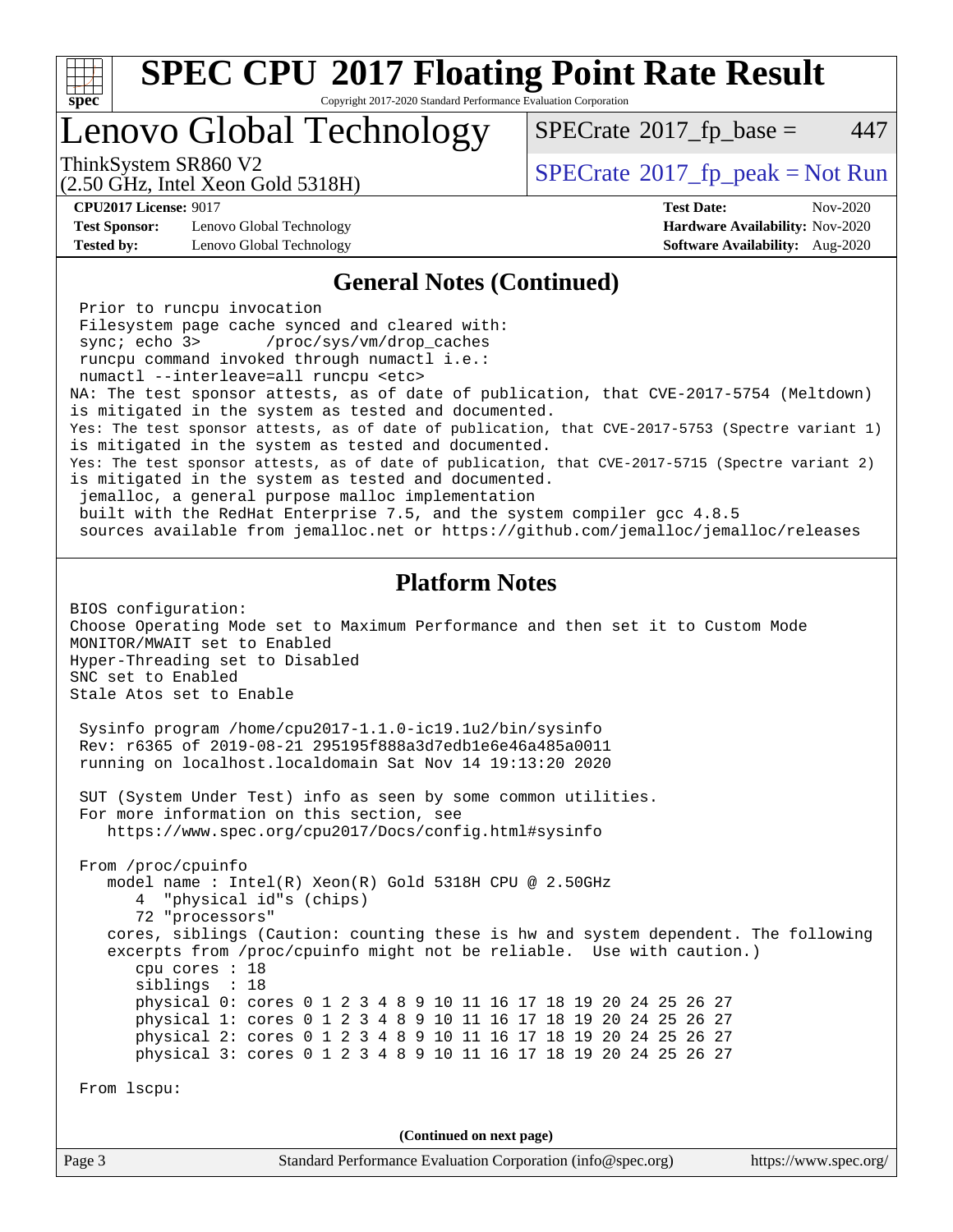

Lenovo Global Technology

 $SPECTate@2017<sub>fr</sub> base = 447$ 

(2.50 GHz, Intel Xeon Gold 5318H)

ThinkSystem SR860 V2<br>  $\begin{array}{c}\n\text{SPECTB} \setminus \text{S/N} \\
\text{SPECTB} \setminus \text{S/N} \\
\text{SPECTB} \setminus \text{S/N} \\
\text{SPECTB} \setminus \text{S/N} \\
\text{SPECTB} \setminus \text{S/N} \\
\text{SPECTB} \setminus \text{S/N} \\
\text{SPECTB} \setminus \text{S/N} \\
\text{SPECTB} \setminus \text{S/N} \\
\text{S/2} \setminus \text{S/N} \\
\text{S/2} \setminus \text{S/N} \\
\text{S/2} \setminus \text{S/N} \\
\text{$ 

**[Test Sponsor:](http://www.spec.org/auto/cpu2017/Docs/result-fields.html#TestSponsor)** Lenovo Global Technology **[Hardware Availability:](http://www.spec.org/auto/cpu2017/Docs/result-fields.html#HardwareAvailability)** Nov-2020 **[Tested by:](http://www.spec.org/auto/cpu2017/Docs/result-fields.html#Testedby)** Lenovo Global Technology **[Software Availability:](http://www.spec.org/auto/cpu2017/Docs/result-fields.html#SoftwareAvailability)** Aug-2020

**[CPU2017 License:](http://www.spec.org/auto/cpu2017/Docs/result-fields.html#CPU2017License)** 9017 **[Test Date:](http://www.spec.org/auto/cpu2017/Docs/result-fields.html#TestDate)** Nov-2020

#### **[Platform Notes \(Continued\)](http://www.spec.org/auto/cpu2017/Docs/result-fields.html#PlatformNotes)**

| Architecture:                                | x86 64                                                                              |
|----------------------------------------------|-------------------------------------------------------------------------------------|
| $CPU$ op-mode(s):                            | $32$ -bit, $64$ -bit                                                                |
| Byte Order:                                  | Little Endian                                                                       |
| CPU(s):                                      | 72                                                                                  |
| On-line CPU(s) list: $0-71$                  |                                                                                     |
| Thread( $s$ ) per core:                      | $\mathbf{1}$                                                                        |
| $Core(s)$ per socket:                        | 18                                                                                  |
| Socket(s):                                   | 4                                                                                   |
| NUMA $node(s):$                              | 8                                                                                   |
| Vendor ID:                                   | GenuineIntel                                                                        |
| CPU family:                                  | 6                                                                                   |
| Model:                                       | 85                                                                                  |
| Model name:                                  | $Intel(R)$ Xeon $(R)$ Gold 5318H CPU @ 2.50GHz                                      |
| Stepping:                                    | 11                                                                                  |
| CPU MHz:                                     | 2390.053                                                                            |
| $CPU$ $max$ $MHz$ :                          | 3800.0000                                                                           |
| CPU min MHz:                                 | 1000.0000                                                                           |
| BogoMIPS:                                    | 5000.00                                                                             |
| Virtualization:                              | $VT - x$                                                                            |
| L1d cache:                                   | 32K                                                                                 |
| Lli cache:                                   | 32K                                                                                 |
| $L2$ cache:                                  | 1024K                                                                               |
| $L3$ cache:                                  | 25344K                                                                              |
| NUMA node0 CPU(s): 0-2,5,6,9,10,14,15        |                                                                                     |
| NUMA node1 CPU(s): 3, 4, 7, 8, 11-13, 16, 17 |                                                                                     |
| NUMA $node2$ $CPU(s):$                       | 18-20, 23, 24, 27, 28, 32, 33                                                       |
| NUMA node3 CPU(s):                           | 21, 22, 25, 26, 29 - 31, 34, 35                                                     |
| NUMA $node4$ $CPU(s):$                       | 36–38,41,42,45,46,50,51                                                             |
| NUMA $node5$ $CPU(s):$                       | 39,40,43,44,47–49,52,53                                                             |
| NUMA node6 CPU(s):                           | 54–56,59,60,63,64,68,69                                                             |
| NUMA $node7$ CPU $(s)$ :                     | 57, 58, 61, 62, 65-67, 70, 71                                                       |
| Flags:                                       | fpu vme de pse tsc msr pae mce cx8 apic sep mtrr pge mca cmov                       |
|                                              | pat pse36 clflush dts acpi mmx fxsr sse sse2 ss ht tm pbe syscall nx pdpelgb rdtscp |
|                                              | lm constant_tsc art arch_perfmon pebs bts rep_good nopl xtopology nonstop_tsc cpuid |
|                                              | $\frac{1}{2}$                                                                       |

nx pdpe1gb rdtscp nonstop\_tsc cpuid aperfmperf pni pclmulqdq dtes64 monitor ds\_cpl vmx smx est tm2 ssse3 sdbg fma cx16 xtpr pdcm pcid dca sse4\_1 sse4\_2 x2apic movbe popcnt tsc\_deadline\_timer aes xsave avx f16c rdrand lahf\_lm abm 3dnowprefetch cpuid\_fault epb cat\_l3 cdp\_l3 invpcid\_single intel\_ppin ssbd mba ibrs ibpb stibp ibrs\_enhanced tpr\_shadow vnmi flexpriority ept vpid fsgsbase tsc\_adjust bmi1 hle avx2 smep bmi2 erms invpcid rtm cqm mpx rdt\_a avx512f avx512dq rdseed adx smap clflushopt clwb intel\_pt avx512cd avx512bw avx512vl xsaveopt xsavec xgetbv1 xsaves cqm\_llc cqm\_occup\_llc cqm\_mbm\_total cqm\_mbm\_local avx512\_bf16 dtherm ida arat pln pts pku ospke avx512\_vnni md\_clear flush\_l1d arch\_capabilities

 /proc/cpuinfo cache data cache size : 25344 KB

**(Continued on next page)**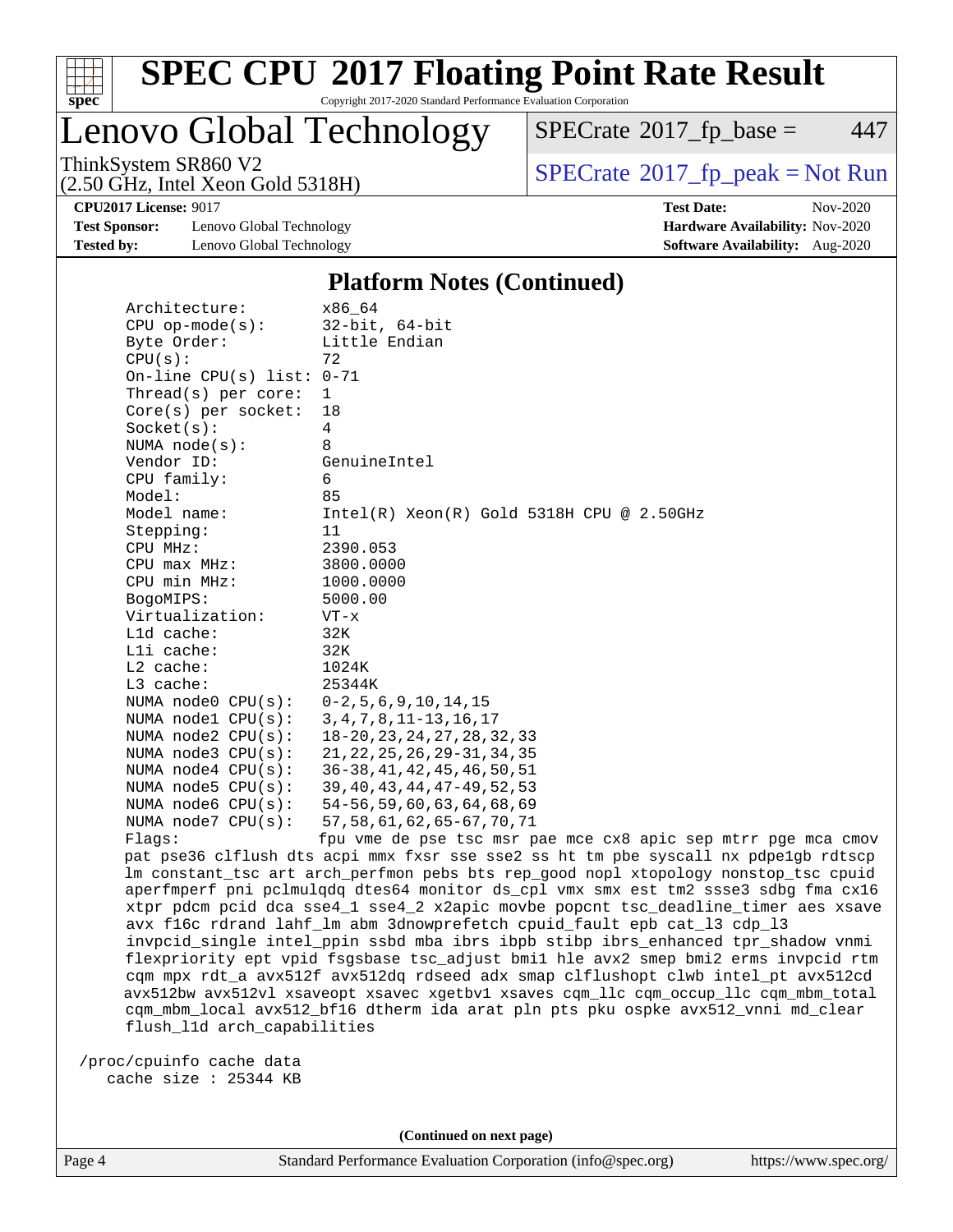

# **[SPEC CPU](http://www.spec.org/auto/cpu2017/Docs/result-fields.html#SPECCPU2017FloatingPointRateResult)[2017 Floating Point Rate Result](http://www.spec.org/auto/cpu2017/Docs/result-fields.html#SPECCPU2017FloatingPointRateResult)**

Copyright 2017-2020 Standard Performance Evaluation Corporation

Lenovo Global Technology

 $SPECTate@2017<sub>fr</sub> base = 447$ 

(2.50 GHz, Intel Xeon Gold 5318H)

ThinkSystem SR860 V2<br>(2.50 GHz, Intel Xeon Gold 5318H)  $\vert$  [SPECrate](http://www.spec.org/auto/cpu2017/Docs/result-fields.html#SPECrate2017fppeak)®[2017\\_fp\\_peak = N](http://www.spec.org/auto/cpu2017/Docs/result-fields.html#SPECrate2017fppeak)ot Run

**[Test Sponsor:](http://www.spec.org/auto/cpu2017/Docs/result-fields.html#TestSponsor)** Lenovo Global Technology **[Hardware Availability:](http://www.spec.org/auto/cpu2017/Docs/result-fields.html#HardwareAvailability)** Nov-2020 **[Tested by:](http://www.spec.org/auto/cpu2017/Docs/result-fields.html#Testedby)** Lenovo Global Technology **[Software Availability:](http://www.spec.org/auto/cpu2017/Docs/result-fields.html#SoftwareAvailability)** Aug-2020

**[CPU2017 License:](http://www.spec.org/auto/cpu2017/Docs/result-fields.html#CPU2017License)** 9017 **[Test Date:](http://www.spec.org/auto/cpu2017/Docs/result-fields.html#TestDate)** Nov-2020

#### **[Platform Notes \(Continued\)](http://www.spec.org/auto/cpu2017/Docs/result-fields.html#PlatformNotes)**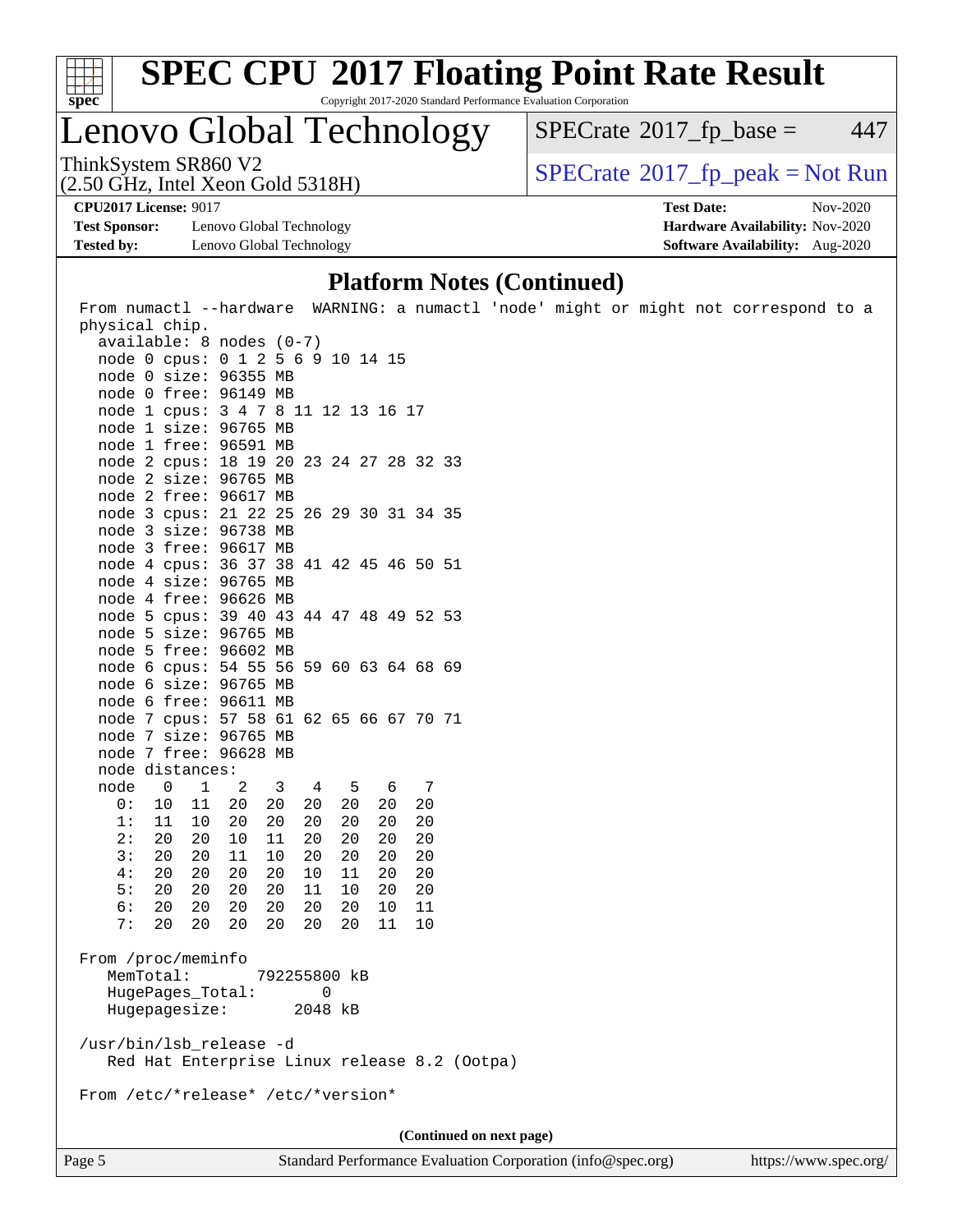

tsx async abort: Not affected

run-level 3 Nov 14 19:12

 SPEC is set to: /home/cpu2017-1.1.0-ic19.1u2 Filesystem Type Size Used Avail Use% Mounted on /dev/sda3 xfs 892G 33G 860G 4% /

 From /sys/devices/virtual/dmi/id BIOS: Lenovo M5E107H-1.00 10/18/2020 Vendor: Lenovo Product: ThinkSystem SR860 V2 Product Family: ThinkSystem Serial: none

 Additional information from dmidecode follows. WARNING: Use caution when you interpret this section. The 'dmidecode' program reads system data which is "intended to allow hardware to be accurately determined", but the intent may not be met, as there are

**(Continued on next page)**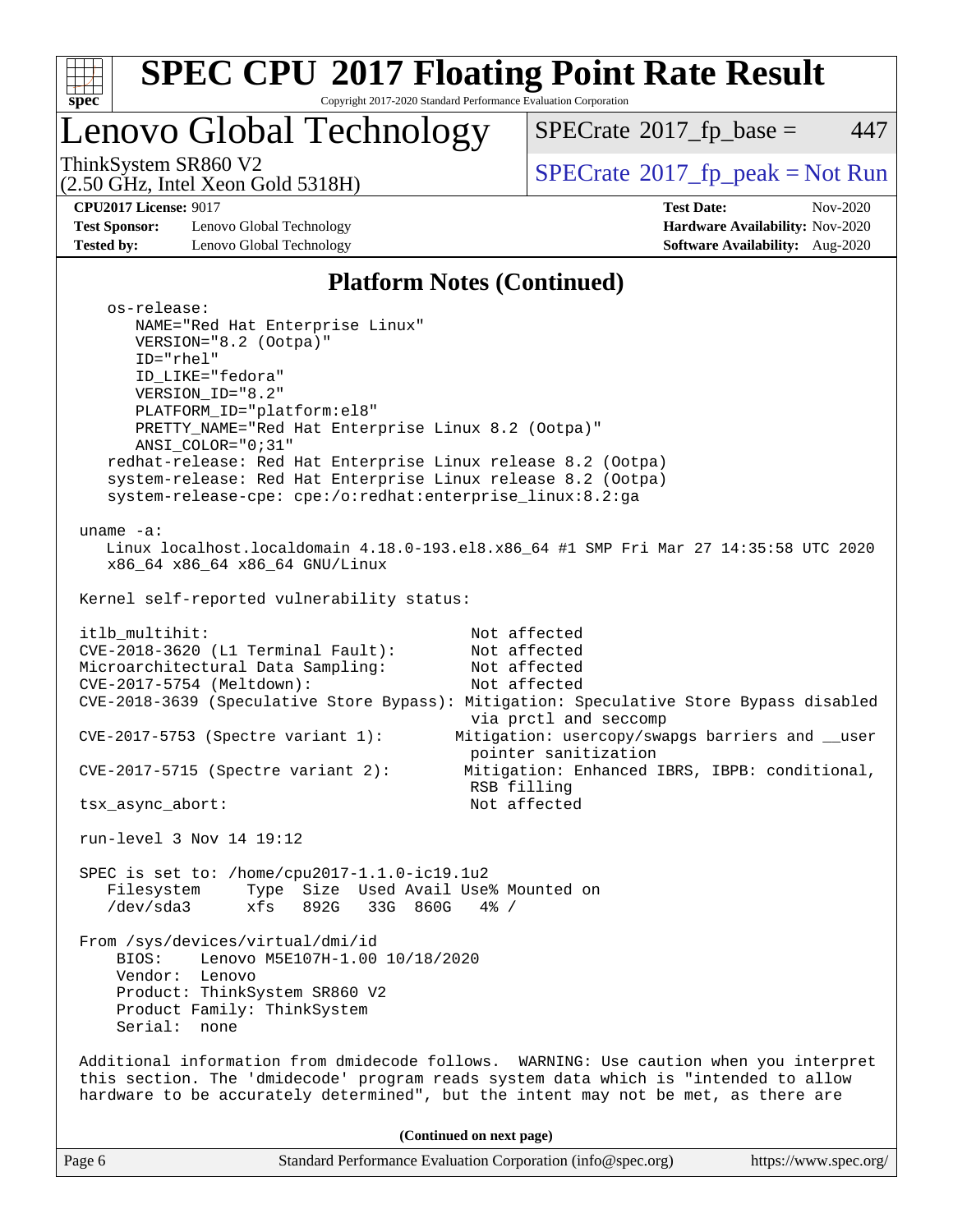

### Lenovo Global Technology

 $SPECTate@2017<sub>fr</sub> base = 447$ 

(2.50 GHz, Intel Xeon Gold 5318H)

ThinkSystem SR860 V2<br>  $\begin{array}{c} \text{SPECTI}_{\text{S}} \text{SOR} \\ \text{SOR} \text{SOR} \\ \text{SOR} \end{array}$  [SPECrate](http://www.spec.org/auto/cpu2017/Docs/result-fields.html#SPECrate2017fppeak)®[2017\\_fp\\_peak = N](http://www.spec.org/auto/cpu2017/Docs/result-fields.html#SPECrate2017fppeak)ot Run

**[Test Sponsor:](http://www.spec.org/auto/cpu2017/Docs/result-fields.html#TestSponsor)** Lenovo Global Technology **[Hardware Availability:](http://www.spec.org/auto/cpu2017/Docs/result-fields.html#HardwareAvailability)** Nov-2020 **[Tested by:](http://www.spec.org/auto/cpu2017/Docs/result-fields.html#Testedby)** Lenovo Global Technology **[Software Availability:](http://www.spec.org/auto/cpu2017/Docs/result-fields.html#SoftwareAvailability)** Aug-2020

**[CPU2017 License:](http://www.spec.org/auto/cpu2017/Docs/result-fields.html#CPU2017License)** 9017 **[Test Date:](http://www.spec.org/auto/cpu2017/Docs/result-fields.html#TestDate)** Nov-2020

#### **[Platform Notes \(Continued\)](http://www.spec.org/auto/cpu2017/Docs/result-fields.html#PlatformNotes)**

 frequent changes to hardware, firmware, and the "DMTF SMBIOS" standard. Memory:

48x SK Hynix HMA82GR7CJR8N-XN 16 GB 2 rank 3200

 (End of data from sysinfo program) Memory on this system run at 2666 MHz due to CPU limitation.

### **[Compiler Version Notes](http://www.spec.org/auto/cpu2017/Docs/result-fields.html#CompilerVersionNotes)**

============================================================================== C  $| 519.1bm_r(base) 538.imagick_r(base) 544.nab_r(base)$ ------------------------------------------------------------------------------ Intel(R) C Compiler for applications running on Intel(R) 64, Version 19.1.2.275 Build 20200604 Copyright (C) 1985-2020 Intel Corporation. All rights reserved. ------------------------------------------------------------------------------ ==============================================================================  $C++$  | 508.namd\_r(base) 510.parest\_r(base) ------------------------------------------------------------------------------ Intel(R) C++ Compiler for applications running on Intel(R) 64, Version 19.1.2.275 Build 20200604 Copyright (C) 1985-2020 Intel Corporation. All rights reserved. ------------------------------------------------------------------------------ ==============================================================================  $C++$ ,  $C$  | 511.povray\_r(base) 526.blender\_r(base) ------------------------------------------------------------------------------ Intel(R) C++ Compiler for applications running on Intel(R) 64, Version 19.1.2.275 Build 20200604 Copyright (C) 1985-2020 Intel Corporation. All rights reserved. Intel(R) C Compiler for applications running on Intel(R) 64, Version 19.1.2.275 Build 20200604 Copyright (C) 1985-2020 Intel Corporation. All rights reserved. ------------------------------------------------------------------------------ ============================================================================== C++, C, Fortran | 507.cactuBSSN\_r(base) ------------------------------------------------------------------------------ Intel(R) C++ Compiler for applications running on Intel(R) 64, Version 19.1.2.275 Build 20200604 Copyright (C) 1985-2020 Intel Corporation. All rights reserved. Intel(R) C Compiler for applications running on Intel(R) 64, Version 19.1.2.275 Build 20200604 Copyright (C) 1985-2020 Intel Corporation. All rights reserved. Intel(R) Fortran Intel(R) 64 Compiler for applications running on Intel(R) **(Continued on next page)**

Page 7 Standard Performance Evaluation Corporation [\(info@spec.org\)](mailto:info@spec.org) <https://www.spec.org/>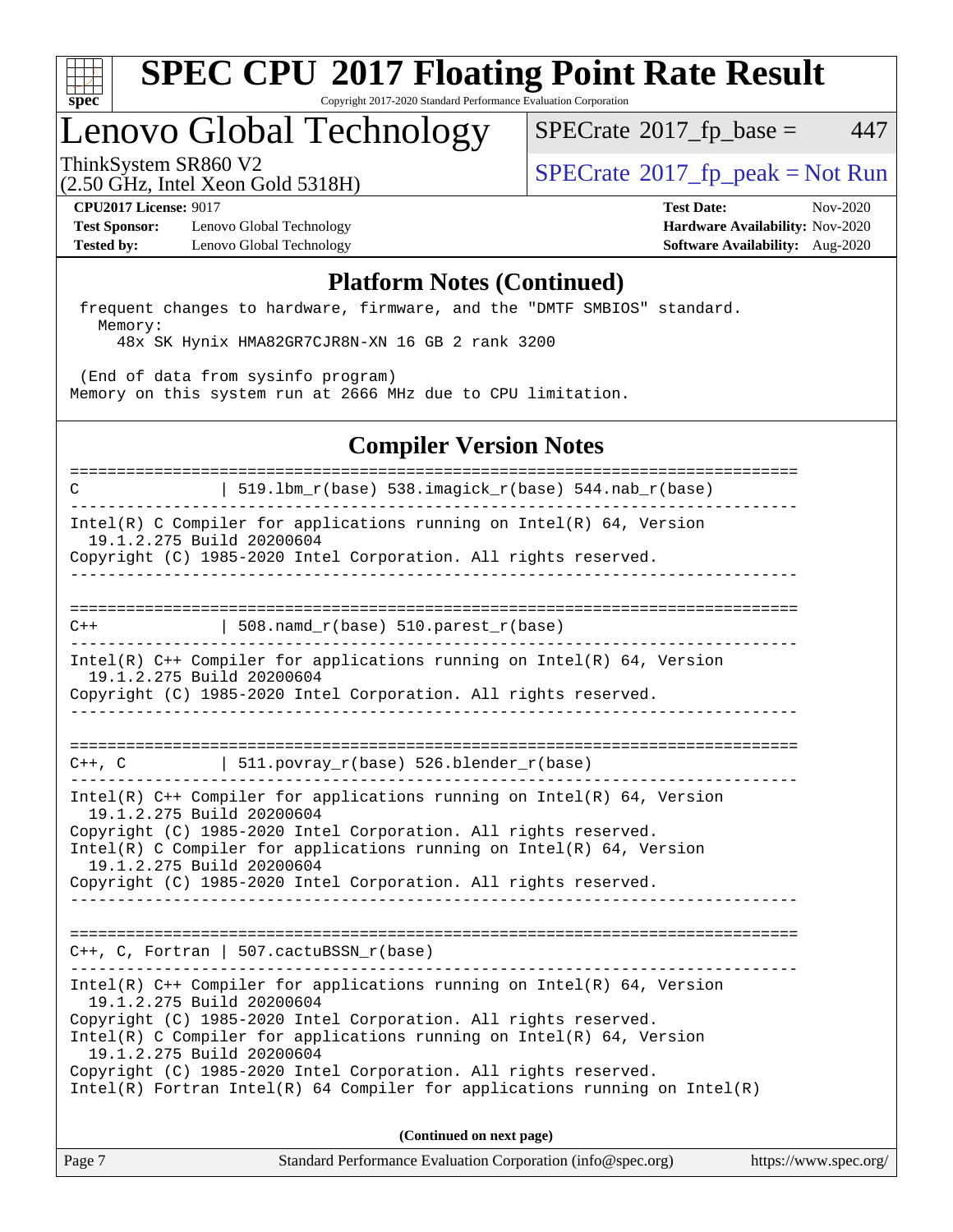

# **[SPEC CPU](http://www.spec.org/auto/cpu2017/Docs/result-fields.html#SPECCPU2017FloatingPointRateResult)[2017 Floating Point Rate Result](http://www.spec.org/auto/cpu2017/Docs/result-fields.html#SPECCPU2017FloatingPointRateResult)**

Copyright 2017-2020 Standard Performance Evaluation Corporation

Lenovo Global Technology

 $SPECTate@2017_fp\_base = 447$ 

(2.50 GHz, Intel Xeon Gold 5318H)

ThinkSystem SR860 V2<br>  $\begin{array}{c}\n\text{SPECTB} \setminus \text{SOR} \\
\text{SPECTB} \setminus \text{SOR} \\
\text{SPECTB} \setminus \text{SOR} \\
\end{array}$ 

**[Test Sponsor:](http://www.spec.org/auto/cpu2017/Docs/result-fields.html#TestSponsor)** Lenovo Global Technology **[Hardware Availability:](http://www.spec.org/auto/cpu2017/Docs/result-fields.html#HardwareAvailability)** Nov-2020 **[Tested by:](http://www.spec.org/auto/cpu2017/Docs/result-fields.html#Testedby)** Lenovo Global Technology **[Software Availability:](http://www.spec.org/auto/cpu2017/Docs/result-fields.html#SoftwareAvailability)** Aug-2020

**[CPU2017 License:](http://www.spec.org/auto/cpu2017/Docs/result-fields.html#CPU2017License)** 9017 **[Test Date:](http://www.spec.org/auto/cpu2017/Docs/result-fields.html#TestDate)** Nov-2020

### **[Compiler Version Notes \(Continued\)](http://www.spec.org/auto/cpu2017/Docs/result-fields.html#CompilerVersionNotes)**

| 64, Version 19.1.2.275 Build 20200623<br>Copyright (C) 1985-2020 Intel Corporation. All rights reserved.                                                                                                                                                                                                                                                          |
|-------------------------------------------------------------------------------------------------------------------------------------------------------------------------------------------------------------------------------------------------------------------------------------------------------------------------------------------------------------------|
| Fortran $\vert$ 503.bwaves r(base) 549.fotonik3d r(base) 554.roms r(base)                                                                                                                                                                                                                                                                                         |
| $Intel(R)$ Fortran Intel(R) 64 Compiler for applications running on Intel(R)<br>64, Version 19.1.2.275 Build 20200623<br>Copyright (C) 1985-2020 Intel Corporation. All rights reserved.                                                                                                                                                                          |
| Fortran, C $\vert$ 521.wrf_r(base) 527.cam4_r(base)                                                                                                                                                                                                                                                                                                               |
| Intel(R) Fortran Intel(R) 64 Compiler for applications running on Intel(R)<br>64, Version 19.1.2.275 Build 20200623<br>Copyright (C) 1985-2020 Intel Corporation. All rights reserved.<br>Intel(R) C Compiler for applications running on Intel(R) $64$ , Version<br>19.1.2.275 Build 20200604<br>Copyright (C) 1985-2020 Intel Corporation. All rights reserved. |

### **[Base Compiler Invocation](http://www.spec.org/auto/cpu2017/Docs/result-fields.html#BaseCompilerInvocation)**

[C benchmarks](http://www.spec.org/auto/cpu2017/Docs/result-fields.html#Cbenchmarks): [icc](http://www.spec.org/cpu2017/results/res2020q4/cpu2017-20201123-24464.flags.html#user_CCbase_intel_icc_66fc1ee009f7361af1fbd72ca7dcefbb700085f36577c54f309893dd4ec40d12360134090235512931783d35fd58c0460139e722d5067c5574d8eaf2b3e37e92)

[C++ benchmarks:](http://www.spec.org/auto/cpu2017/Docs/result-fields.html#CXXbenchmarks) [icpc](http://www.spec.org/cpu2017/results/res2020q4/cpu2017-20201123-24464.flags.html#user_CXXbase_intel_icpc_c510b6838c7f56d33e37e94d029a35b4a7bccf4766a728ee175e80a419847e808290a9b78be685c44ab727ea267ec2f070ec5dc83b407c0218cded6866a35d07)

[Fortran benchmarks](http://www.spec.org/auto/cpu2017/Docs/result-fields.html#Fortranbenchmarks): [ifort](http://www.spec.org/cpu2017/results/res2020q4/cpu2017-20201123-24464.flags.html#user_FCbase_intel_ifort_8111460550e3ca792625aed983ce982f94888b8b503583aa7ba2b8303487b4d8a21a13e7191a45c5fd58ff318f48f9492884d4413fa793fd88dd292cad7027ca)

[Benchmarks using both Fortran and C](http://www.spec.org/auto/cpu2017/Docs/result-fields.html#BenchmarksusingbothFortranandC): [ifort](http://www.spec.org/cpu2017/results/res2020q4/cpu2017-20201123-24464.flags.html#user_CC_FCbase_intel_ifort_8111460550e3ca792625aed983ce982f94888b8b503583aa7ba2b8303487b4d8a21a13e7191a45c5fd58ff318f48f9492884d4413fa793fd88dd292cad7027ca) [icc](http://www.spec.org/cpu2017/results/res2020q4/cpu2017-20201123-24464.flags.html#user_CC_FCbase_intel_icc_66fc1ee009f7361af1fbd72ca7dcefbb700085f36577c54f309893dd4ec40d12360134090235512931783d35fd58c0460139e722d5067c5574d8eaf2b3e37e92)

[Benchmarks using both C and C++](http://www.spec.org/auto/cpu2017/Docs/result-fields.html#BenchmarksusingbothCandCXX): [icpc](http://www.spec.org/cpu2017/results/res2020q4/cpu2017-20201123-24464.flags.html#user_CC_CXXbase_intel_icpc_c510b6838c7f56d33e37e94d029a35b4a7bccf4766a728ee175e80a419847e808290a9b78be685c44ab727ea267ec2f070ec5dc83b407c0218cded6866a35d07) [icc](http://www.spec.org/cpu2017/results/res2020q4/cpu2017-20201123-24464.flags.html#user_CC_CXXbase_intel_icc_66fc1ee009f7361af1fbd72ca7dcefbb700085f36577c54f309893dd4ec40d12360134090235512931783d35fd58c0460139e722d5067c5574d8eaf2b3e37e92)

[Benchmarks using Fortran, C, and C++:](http://www.spec.org/auto/cpu2017/Docs/result-fields.html#BenchmarksusingFortranCandCXX) [icpc](http://www.spec.org/cpu2017/results/res2020q4/cpu2017-20201123-24464.flags.html#user_CC_CXX_FCbase_intel_icpc_c510b6838c7f56d33e37e94d029a35b4a7bccf4766a728ee175e80a419847e808290a9b78be685c44ab727ea267ec2f070ec5dc83b407c0218cded6866a35d07) [icc](http://www.spec.org/cpu2017/results/res2020q4/cpu2017-20201123-24464.flags.html#user_CC_CXX_FCbase_intel_icc_66fc1ee009f7361af1fbd72ca7dcefbb700085f36577c54f309893dd4ec40d12360134090235512931783d35fd58c0460139e722d5067c5574d8eaf2b3e37e92) [ifort](http://www.spec.org/cpu2017/results/res2020q4/cpu2017-20201123-24464.flags.html#user_CC_CXX_FCbase_intel_ifort_8111460550e3ca792625aed983ce982f94888b8b503583aa7ba2b8303487b4d8a21a13e7191a45c5fd58ff318f48f9492884d4413fa793fd88dd292cad7027ca)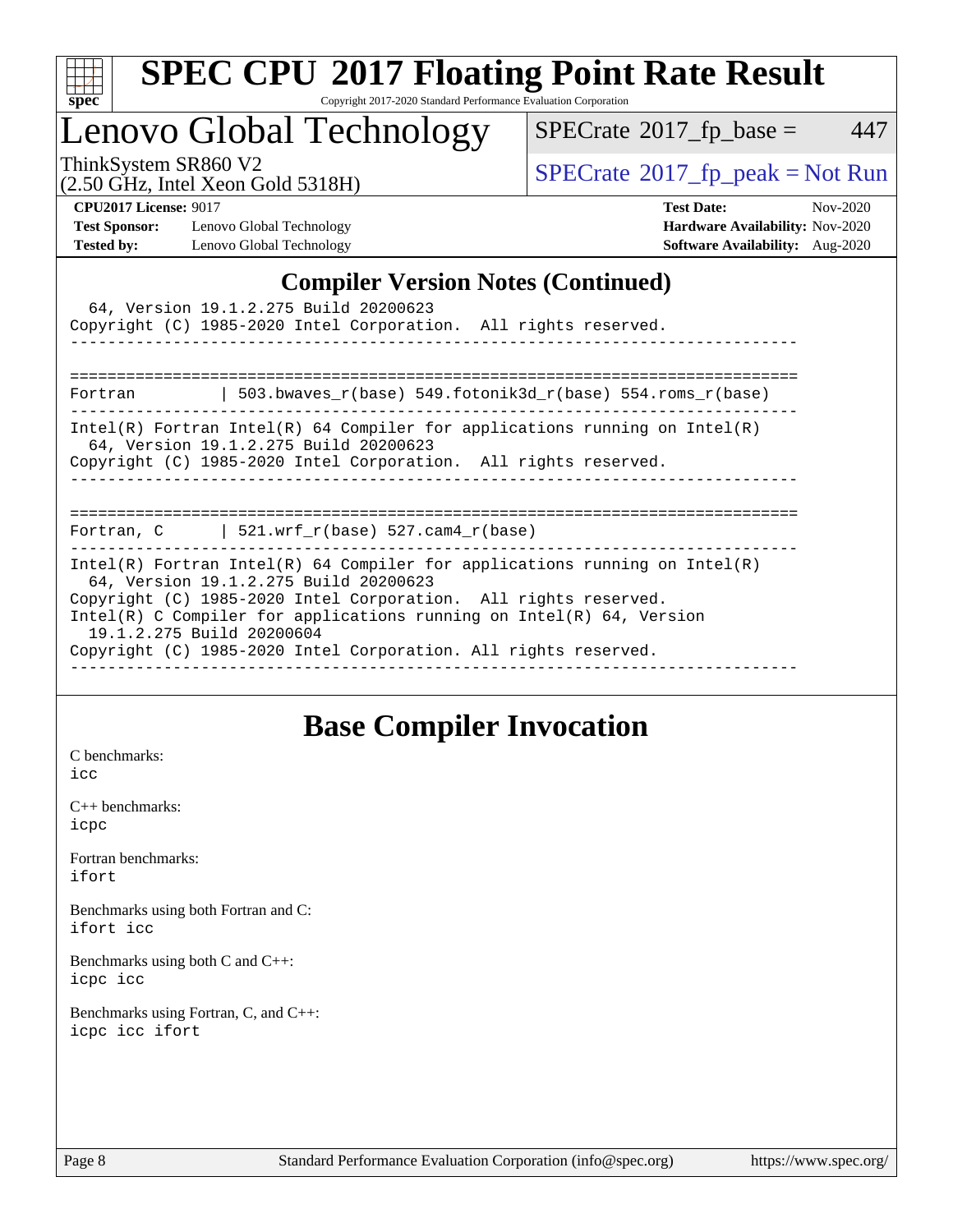

### Lenovo Global Technology

 $SPECTate$ <sup>®</sup>[2017\\_fp\\_base =](http://www.spec.org/auto/cpu2017/Docs/result-fields.html#SPECrate2017fpbase) 447

(2.50 GHz, Intel Xeon Gold 5318H)

ThinkSystem SR860 V2<br>  $\begin{array}{c} \text{SPECTI}_{\text{S}} \text{SOR} \text{S1} \text{S1} \text{S1} \text{S1} \text{S1} \text{S1} \end{array}$  [SPECrate](http://www.spec.org/auto/cpu2017/Docs/result-fields.html#SPECrate2017fppeak)®[2017\\_fp\\_peak = N](http://www.spec.org/auto/cpu2017/Docs/result-fields.html#SPECrate2017fppeak)ot Run

**[Test Sponsor:](http://www.spec.org/auto/cpu2017/Docs/result-fields.html#TestSponsor)** Lenovo Global Technology **[Hardware Availability:](http://www.spec.org/auto/cpu2017/Docs/result-fields.html#HardwareAvailability)** Nov-2020 **[Tested by:](http://www.spec.org/auto/cpu2017/Docs/result-fields.html#Testedby)** Lenovo Global Technology **[Software Availability:](http://www.spec.org/auto/cpu2017/Docs/result-fields.html#SoftwareAvailability)** Aug-2020

**[CPU2017 License:](http://www.spec.org/auto/cpu2017/Docs/result-fields.html#CPU2017License)** 9017 **[Test Date:](http://www.spec.org/auto/cpu2017/Docs/result-fields.html#TestDate)** Nov-2020

### **[Base Portability Flags](http://www.spec.org/auto/cpu2017/Docs/result-fields.html#BasePortabilityFlags)**

 503.bwaves\_r: [-DSPEC\\_LP64](http://www.spec.org/cpu2017/results/res2020q4/cpu2017-20201123-24464.flags.html#suite_basePORTABILITY503_bwaves_r_DSPEC_LP64) 507.cactuBSSN\_r: [-DSPEC\\_LP64](http://www.spec.org/cpu2017/results/res2020q4/cpu2017-20201123-24464.flags.html#suite_basePORTABILITY507_cactuBSSN_r_DSPEC_LP64) 508.namd\_r: [-DSPEC\\_LP64](http://www.spec.org/cpu2017/results/res2020q4/cpu2017-20201123-24464.flags.html#suite_basePORTABILITY508_namd_r_DSPEC_LP64) 510.parest\_r: [-DSPEC\\_LP64](http://www.spec.org/cpu2017/results/res2020q4/cpu2017-20201123-24464.flags.html#suite_basePORTABILITY510_parest_r_DSPEC_LP64) 511.povray\_r: [-DSPEC\\_LP64](http://www.spec.org/cpu2017/results/res2020q4/cpu2017-20201123-24464.flags.html#suite_basePORTABILITY511_povray_r_DSPEC_LP64) 519.lbm\_r: [-DSPEC\\_LP64](http://www.spec.org/cpu2017/results/res2020q4/cpu2017-20201123-24464.flags.html#suite_basePORTABILITY519_lbm_r_DSPEC_LP64) 521.wrf\_r: [-DSPEC\\_LP64](http://www.spec.org/cpu2017/results/res2020q4/cpu2017-20201123-24464.flags.html#suite_basePORTABILITY521_wrf_r_DSPEC_LP64) [-DSPEC\\_CASE\\_FLAG](http://www.spec.org/cpu2017/results/res2020q4/cpu2017-20201123-24464.flags.html#b521.wrf_r_baseCPORTABILITY_DSPEC_CASE_FLAG) [-convert big\\_endian](http://www.spec.org/cpu2017/results/res2020q4/cpu2017-20201123-24464.flags.html#user_baseFPORTABILITY521_wrf_r_convert_big_endian_c3194028bc08c63ac5d04de18c48ce6d347e4e562e8892b8bdbdc0214820426deb8554edfa529a3fb25a586e65a3d812c835984020483e7e73212c4d31a38223) 526.blender\_r: [-DSPEC\\_LP64](http://www.spec.org/cpu2017/results/res2020q4/cpu2017-20201123-24464.flags.html#suite_basePORTABILITY526_blender_r_DSPEC_LP64) [-DSPEC\\_LINUX](http://www.spec.org/cpu2017/results/res2020q4/cpu2017-20201123-24464.flags.html#b526.blender_r_baseCPORTABILITY_DSPEC_LINUX) [-funsigned-char](http://www.spec.org/cpu2017/results/res2020q4/cpu2017-20201123-24464.flags.html#user_baseCPORTABILITY526_blender_r_force_uchar_40c60f00ab013830e2dd6774aeded3ff59883ba5a1fc5fc14077f794d777847726e2a5858cbc7672e36e1b067e7e5c1d9a74f7176df07886a243d7cc18edfe67) 527.cam4\_r: [-DSPEC\\_LP64](http://www.spec.org/cpu2017/results/res2020q4/cpu2017-20201123-24464.flags.html#suite_basePORTABILITY527_cam4_r_DSPEC_LP64) [-DSPEC\\_CASE\\_FLAG](http://www.spec.org/cpu2017/results/res2020q4/cpu2017-20201123-24464.flags.html#b527.cam4_r_baseCPORTABILITY_DSPEC_CASE_FLAG) 538.imagick\_r: [-DSPEC\\_LP64](http://www.spec.org/cpu2017/results/res2020q4/cpu2017-20201123-24464.flags.html#suite_basePORTABILITY538_imagick_r_DSPEC_LP64) 544.nab\_r: [-DSPEC\\_LP64](http://www.spec.org/cpu2017/results/res2020q4/cpu2017-20201123-24464.flags.html#suite_basePORTABILITY544_nab_r_DSPEC_LP64) 549.fotonik3d\_r: [-DSPEC\\_LP64](http://www.spec.org/cpu2017/results/res2020q4/cpu2017-20201123-24464.flags.html#suite_basePORTABILITY549_fotonik3d_r_DSPEC_LP64) 554.roms\_r: [-DSPEC\\_LP64](http://www.spec.org/cpu2017/results/res2020q4/cpu2017-20201123-24464.flags.html#suite_basePORTABILITY554_roms_r_DSPEC_LP64)

### **[Base Optimization Flags](http://www.spec.org/auto/cpu2017/Docs/result-fields.html#BaseOptimizationFlags)**

[C benchmarks](http://www.spec.org/auto/cpu2017/Docs/result-fields.html#Cbenchmarks):

[-m64](http://www.spec.org/cpu2017/results/res2020q4/cpu2017-20201123-24464.flags.html#user_CCbase_m64-icc) [-qnextgen](http://www.spec.org/cpu2017/results/res2020q4/cpu2017-20201123-24464.flags.html#user_CCbase_f-qnextgen) [-std=c11](http://www.spec.org/cpu2017/results/res2020q4/cpu2017-20201123-24464.flags.html#user_CCbase_std-icc-std_0e1c27790398a4642dfca32ffe6c27b5796f9c2d2676156f2e42c9c44eaad0c049b1cdb667a270c34d979996257aeb8fc440bfb01818dbc9357bd9d174cb8524) [-Wl,-plugin-opt=-x86-branches-within-32B-boundaries](http://www.spec.org/cpu2017/results/res2020q4/cpu2017-20201123-24464.flags.html#user_CCbase_f-x86-branches-within-32B-boundaries_0098b4e4317ae60947b7b728078a624952a08ac37a3c797dfb4ffeb399e0c61a9dd0f2f44ce917e9361fb9076ccb15e7824594512dd315205382d84209e912f3) [-Wl,-z,muldefs](http://www.spec.org/cpu2017/results/res2020q4/cpu2017-20201123-24464.flags.html#user_CCbase_link_force_multiple1_b4cbdb97b34bdee9ceefcfe54f4c8ea74255f0b02a4b23e853cdb0e18eb4525ac79b5a88067c842dd0ee6996c24547a27a4b99331201badda8798ef8a743f577) [-xCORE-AVX512](http://www.spec.org/cpu2017/results/res2020q4/cpu2017-20201123-24464.flags.html#user_CCbase_f-xCORE-AVX512) [-Ofast](http://www.spec.org/cpu2017/results/res2020q4/cpu2017-20201123-24464.flags.html#user_CCbase_f-Ofast) [-ffast-math](http://www.spec.org/cpu2017/results/res2020q4/cpu2017-20201123-24464.flags.html#user_CCbase_f-ffast-math) [-flto](http://www.spec.org/cpu2017/results/res2020q4/cpu2017-20201123-24464.flags.html#user_CCbase_f-flto) [-mfpmath=sse](http://www.spec.org/cpu2017/results/res2020q4/cpu2017-20201123-24464.flags.html#user_CCbase_f-mfpmath_70eb8fac26bde974f8ab713bc9086c5621c0b8d2f6c86f38af0bd7062540daf19db5f3a066d8c6684be05d84c9b6322eb3b5be6619d967835195b93d6c02afa1) [-funroll-loops](http://www.spec.org/cpu2017/results/res2020q4/cpu2017-20201123-24464.flags.html#user_CCbase_f-funroll-loops) [-qopt-mem-layout-trans=4](http://www.spec.org/cpu2017/results/res2020q4/cpu2017-20201123-24464.flags.html#user_CCbase_f-qopt-mem-layout-trans_fa39e755916c150a61361b7846f310bcdf6f04e385ef281cadf3647acec3f0ae266d1a1d22d972a7087a248fd4e6ca390a3634700869573d231a252c784941a8) [-L/usr/local/jemalloc64-5.0.1/lib](http://www.spec.org/cpu2017/results/res2020q4/cpu2017-20201123-24464.flags.html#user_CCbase_jemalloc_link_path64_1_cc289568b1a6c0fd3b62c91b824c27fcb5af5e8098e6ad028160d21144ef1b8aef3170d2acf0bee98a8da324cfe4f67d0a3d0c4cc4673d993d694dc2a0df248b) [-ljemalloc](http://www.spec.org/cpu2017/results/res2020q4/cpu2017-20201123-24464.flags.html#user_CCbase_jemalloc_link_lib_d1249b907c500fa1c0672f44f562e3d0f79738ae9e3c4a9c376d49f265a04b9c99b167ecedbf6711b3085be911c67ff61f150a17b3472be731631ba4d0471706)

[C++ benchmarks:](http://www.spec.org/auto/cpu2017/Docs/result-fields.html#CXXbenchmarks)

```
-m64 -qnextgen -Wl,-plugin-opt=-x86-branches-within-32B-boundaries
-Wl,-z,muldefs -xCORE-AVX512 -Ofast -ffast-math -flto -mfpmath=sse
-funroll-loops -qopt-mem-layout-trans=4
-L/usr/local/jemalloc64-5.0.1/lib -ljemalloc
```
[Fortran benchmarks](http://www.spec.org/auto/cpu2017/Docs/result-fields.html#Fortranbenchmarks):

```
-m64 -Wl,-plugin-opt=-x86-branches-within-32B-boundaries -Wl,-z,muldefs
-xCORE-AVX512 -O3 -ipo -no-prec-div -qopt-prefetch
-ffinite-math-only -qopt-multiple-gather-scatter-by-shuffles
-qopt-mem-layout-trans=4 -nostandard-realloc-lhs -align array32byte
-auto -mbranches-within-32B-boundaries
-L/usr/local/jemalloc64-5.0.1/lib -ljemalloc
```
#### [Benchmarks using both Fortran and C](http://www.spec.org/auto/cpu2017/Docs/result-fields.html#BenchmarksusingbothFortranandC):

[-m64](http://www.spec.org/cpu2017/results/res2020q4/cpu2017-20201123-24464.flags.html#user_CC_FCbase_m64-icc) [-qnextgen](http://www.spec.org/cpu2017/results/res2020q4/cpu2017-20201123-24464.flags.html#user_CC_FCbase_f-qnextgen) [-std=c11](http://www.spec.org/cpu2017/results/res2020q4/cpu2017-20201123-24464.flags.html#user_CC_FCbase_std-icc-std_0e1c27790398a4642dfca32ffe6c27b5796f9c2d2676156f2e42c9c44eaad0c049b1cdb667a270c34d979996257aeb8fc440bfb01818dbc9357bd9d174cb8524)

```
-Wl,-plugin-opt=-x86-branches-within-32B-boundaries -Wl,-z,muldefs
-xCORE-AVX512 -Ofast -ffast-math -flto -mfpmath=sse -funroll-loops
-qopt-mem-layout-trans=4 -O3 -ipo -no-prec-div -qopt-prefetch
-ffinite-math-only -qopt-multiple-gather-scatter-by-shuffles
-nostandard-realloc-lhs -align array32byte -auto
```

```
-mbranches-within-32B-boundaries -L/usr/local/jemalloc64-5.0.1/lib
```
**(Continued on next page)**

| Page 9<br>Standard Performance Evaluation Corporation (info@spec.org)<br>https://www.spec.org/ |
|------------------------------------------------------------------------------------------------|
|------------------------------------------------------------------------------------------------|